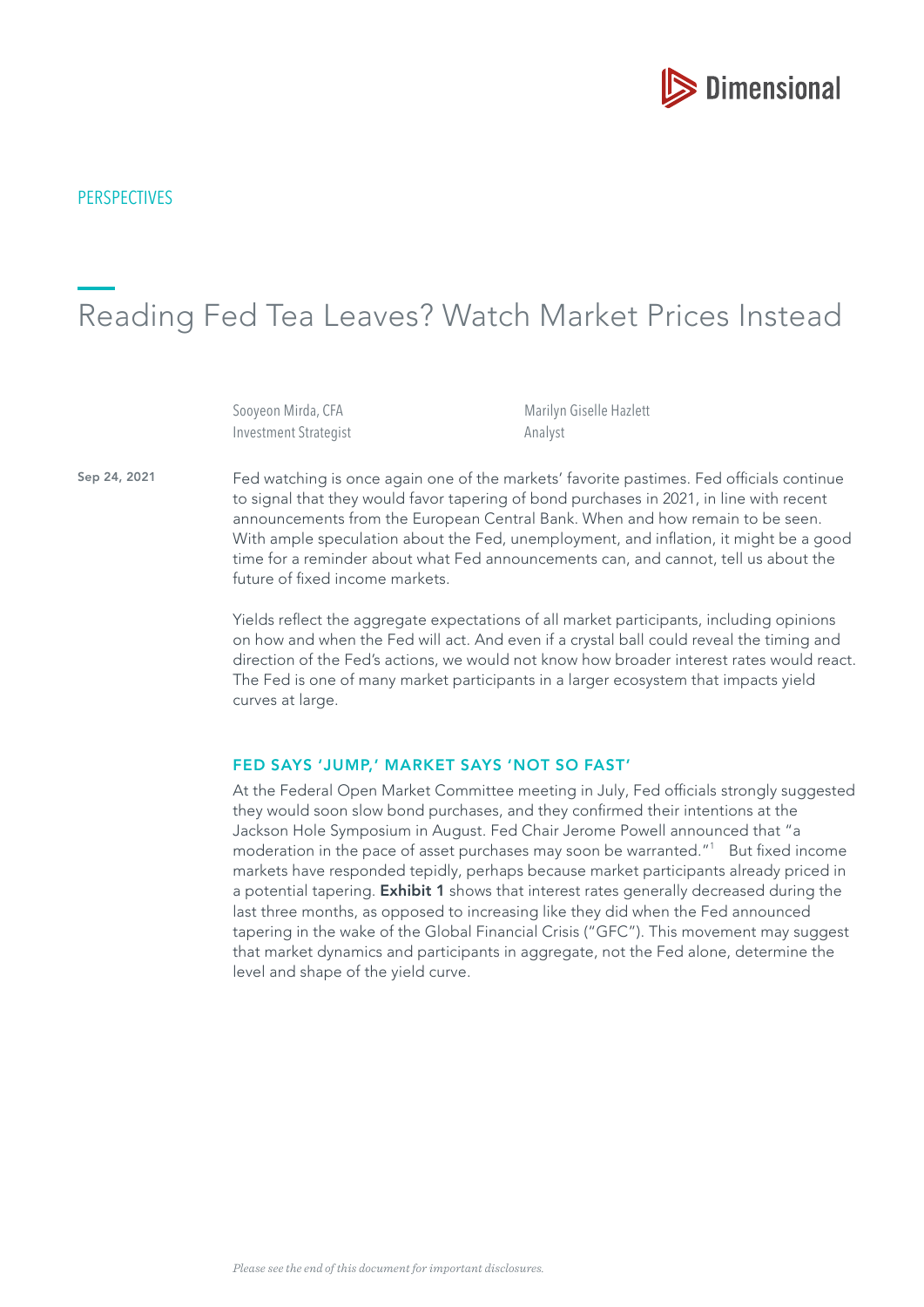## Exhibit 1 Hop, Skip, or Jump: Always Aggregating Information

Treasury yield curve, May 31, August 31, and September 22, 2021



While shorter-term yields rose, longer-term yields fell, a reminder that longer-term yields do not always move in lockstep with changes in the federal funds target rate. Exhibit 2 shows there have been instances when the Fed increased the federal funds target rate, yet longer-term interest rates decreased. From January 1983 to December 2020, there were 70 months in which the federal funds rate increased. About a third of the time, the increase coincided with a decrease in the 10-year US Treasury yield. The lack of a consistent relation between movements in long-term yields and the federal funds rate reinforces the notion that yield curves refect all available market information, including any Fed action.



10-year US Treasury yield vs. federal funds target rate, January 1983-December 2020



*1. In the United States, the federal funds rate refers to the rate that depository institutions charge each other for an uncollateralized overnight loan of funds. The Federal Reserve sets the target for this interest rate, though market forces can cause variation from the target rate at times.*

*Source: US Treasury data provided by FRED, Federal Reserve Bank of St. Louis.*

*Data is subject to change.*